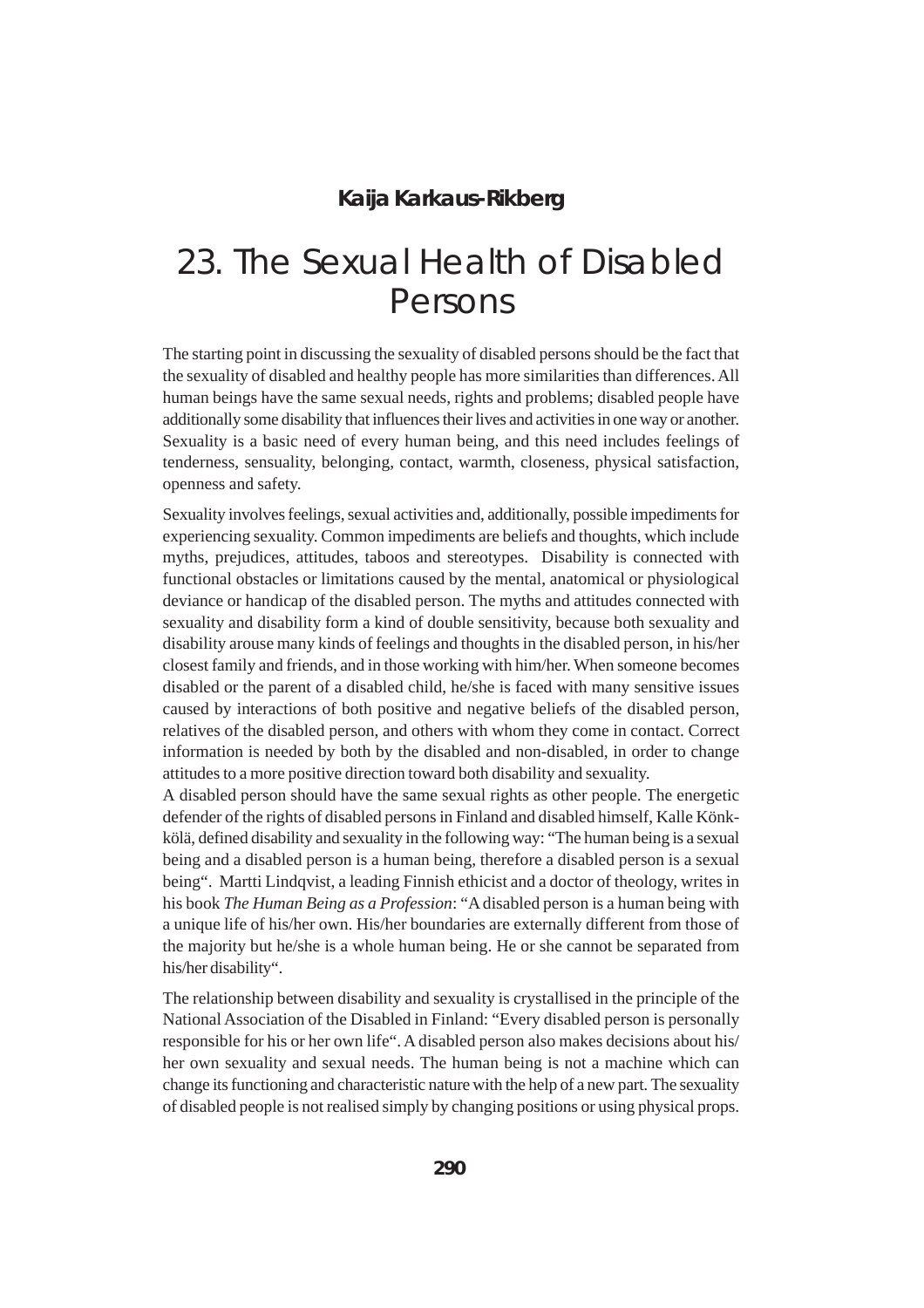Sexuality is part of a human being and the totality of his or her life. Understanding sexuality always requires personal experience and understanding. Without knowing and accepting one's own sexuality one can not accept the sexuality of other people.

### Who Are Disabled?

The United Nations Declaration of the Rights of Disabled Persons (1975) states: "The term 'disabled' means any person who is not able to completely or even partially satisfy the needs associated with normal individual and/or societal life because of the lack of either inborn or other physical or mental properties". Guidelines for the equality of disabled persons were accepted by the United Nations in 1993. The guidelines define, in addition to other rights, the right to family life and personal integrity. According to the guidelines a disabled person has the right to establish a family, the right to sexuality and the right to experience parenthood. A disabled person has the right to choose his or her lifestyle and way of living whether he or she lives in his/her own home or in an institution.

The 1987 Finnish law on services and support activities for disabled people defines a disabled person as someone who has long-term special difficulties to cope with conventional activities of life. Disabled does not mean ill, because in an illness the defence mechanisms of the body are activated and start a fight for a balance. An illness does not necessarily limit the performance of normal tasks and various treatments are available for illnesses. An illness may, however, lead to a disability. Disability is a permanent anatomical or physiological deviance or defect. The defence mechanisms of the body are not able to correct a disability. Various functional impediments or limitations are connected with disability and living with it is supported by physical and mental rehabilitation.

#### **Various groups of disabled people are:**

• intellectually disabled persons whom the law defines as persons whose development or mental activity is hindered or disturbed because of an inborn illness, defect or disability or one obtained at a later age; the most significant group of disabilities are the developmental disturbances of the nervous system (especially the brain), which are called intellectual disability

- persons with disabilities of movement, whose disabilities may be either inborn (such as cerebral palsy), caused by an accident (for instance, defects of the spinal cord), or caused by an illness (such as polio)
- persons with disabilities of the senses (hearing and sight impaired)
- persons disabled because of illnesses or their complications (different forms of reumatism, diabetes, heart disease, cancer, multiple sclerosis and other diseases of the central nervous system, lung diseases, surgical removal of organs or parts of the body)
- mentally ill persons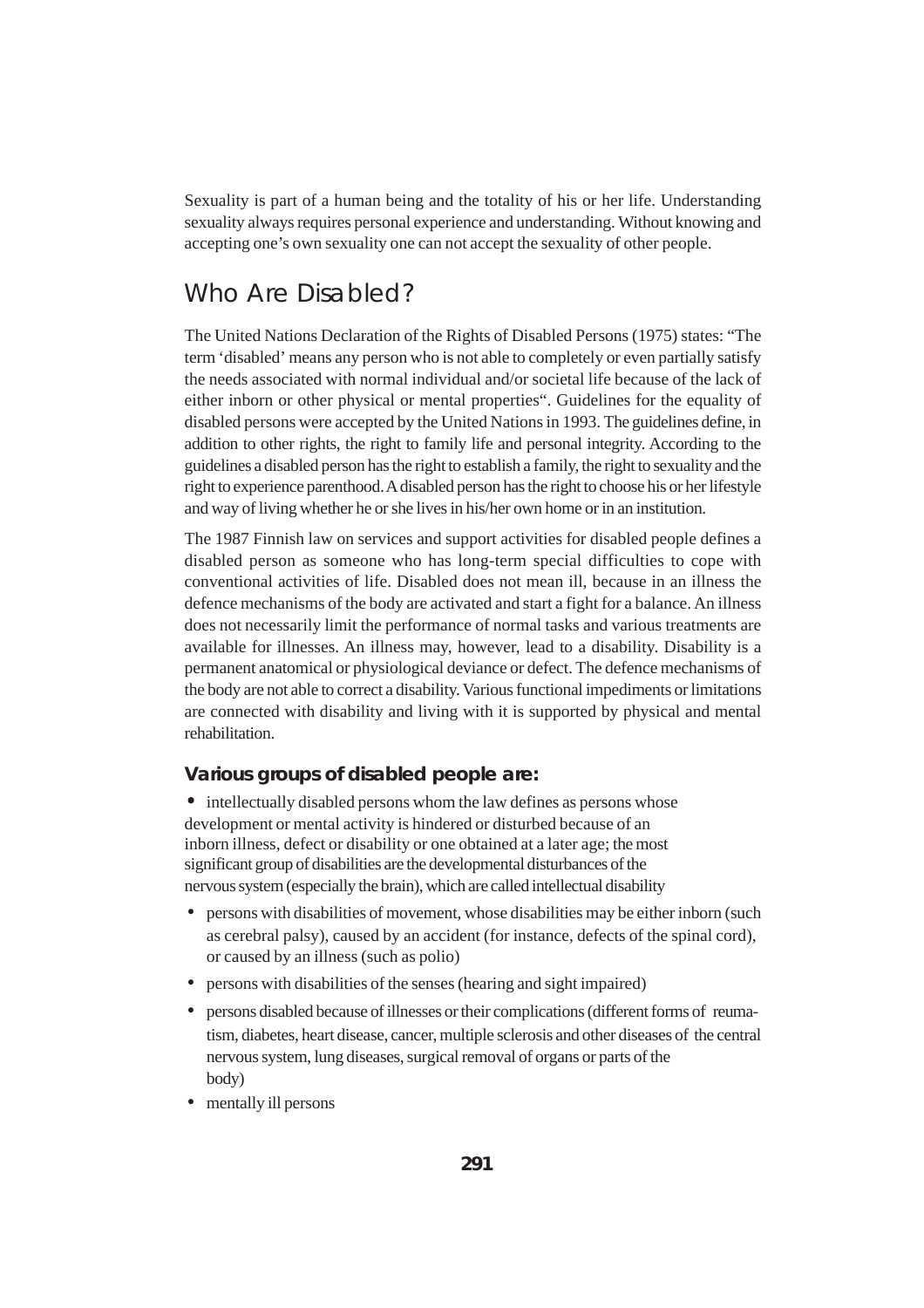### Development of the Acknowledgement of the Sexuality of Disabled People in Finland

Discussion about the sexuality of disabled people began in Finland in the 1970s. The Finnish Association for Sexual Policy (SEXPO) drew attention to sexual rights of various minorities in addition to sexual rights of the general population. The most important goal of this organisation was to remove obstacles preventing the realisation of sexual rights in society and provide every Finn a possibility to enjoy a happy sex life.

Sex counselling for disabled persons was apparently given for the first time in the summer of 1973, when SEXPO's experts lectured to young people with cerebral palsy (CP) in the adjustment training courses organised by the Finnish CP Association. The courses dealt with growing up, becoming independent, and problems associated with sexuality. The young people attending these courses considered discussing the subject of sexuality important and demanded that society begin to support research and problem solving activities for people with disabilities.

Sex counselling for disabled people started to be developed by a working group founded in 1975 at the joint initiative of The Association of Psychologists in Health Care and SEXPO. The working group got acquainted with international literature on this topic and disabled people themselves were asked for their opinions in rehabilitation and discussion events organised for the disabled. The need for counselling was apparent and in the autumn of 1976 The National Association of Disabled People in Finland provided the funds for publishing a sex guidebook for people with disabilities. This guidebook *Disability and Sex Life* was published in 1978 and it was the first such guidebook in Finland to be distributed to experts, disabled persons themselves and their closest relatives.

The development of sex counselling has received a lot of support and information from Sweden, where an institute has worked for years to provide services to benefit the sexuality of the disabled. At the same time a general discussion took place in Finland about the principles to be applied to help disabled people have a sex life.

In 1980 the Finnish National Board of Health issued guidelines in accordance with the World Health Organisation's recommendations on sex education. According to these guidelines sexual matters should be integrated as part of the total treatment of the disabled, and resources to deal with sexual matters should be developed for caretakers of disabled people. The guidelines especially emphasise the need for sex education and counselling for people with disabilities and long-term illnesses. According to law, sex education should be a part of a municipality's child and family counselling.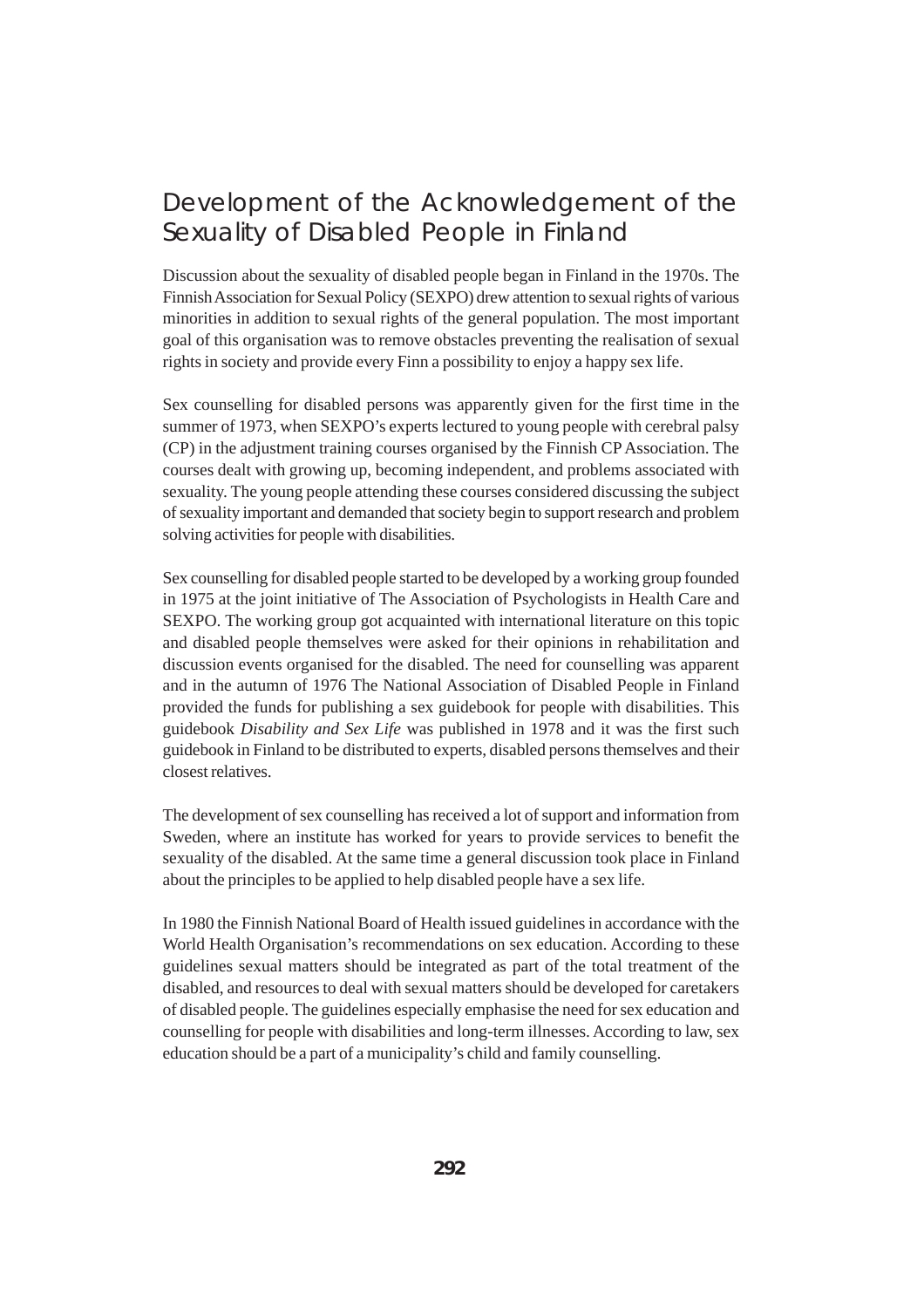### Access of Disabled to Sex Counselling

As stated earlier, the sexuality of disabled persons was first considered in the 1970s. At the end of the 1980s the Association for the Mentally Disabled started a research project on the quality of life, part of which dealt with sexuality. The sexuality of the mentally disabled had gradually become accepted, and the Association for the Mentally Disabled jointly with SEXPO trained a large number of people working with the mentally disabled to become sex counsellors.

Organisations for the disabled and for patients, in general, have drawn attention to the importance of including sexual issues as part of providing treatment and defending the interests of the disabled and ill. Nowadays courses and rehabilitation programmes in almost all organisations for disabled people and people with particular long term illnesses include at least one lecture about sexuality and the effect of the disability or illness on sexuality. The Multiples Sclerosis Association has guidebooks, for instance, about the effect of impotence and spasticity on sexuality. The Association of Finnish Heart Patients and The Association of Finnish Cancer Patients have published guidebooks on sex for people with heart diseases and cancer, respectively.

Sexuality is taken into consideration in all stages of rehabilitation in the activities of the National Association for the Disabled. People who have lost their mobility partially or totally receive their first information about the effect of their disability on sexuality at the same time they are informed about how the disability itself produces major life changes. Information is also given to close relatives and friends of the disabled according to their needs. There is always a lecture on sexuality in the adaptation training courses of the National Association of Disabled Persons, and everyone also has the possibility to receive personal counselling. In partnership courses the focus is on the sexuality of the couple. In the adaptation training centre it is possible to get practical advice on learning techniques of masturbation or intercourse.

According to the principles of the National Association of Disabled Persons, every disabled person is responsible for his/her own life and therefore also for his/her sexuality and for putting it into practice. Psychological and physical matters relating to sexuality are discussed, but clients also have the option not to hear information about sexual topics.

### Disability is Not an Obstacle to Sexuality

Becoming disabled or having a disabled child are situations that always entail various crises. Life and the future are in a crisis and one has to consider the new life situation from many viewpoints. Every person takes the change in life in a different way.

A person who becomes disabled as an adult needs a lot of strength to cope with the disability and life changes it brings. In this situation it is natural and understandable that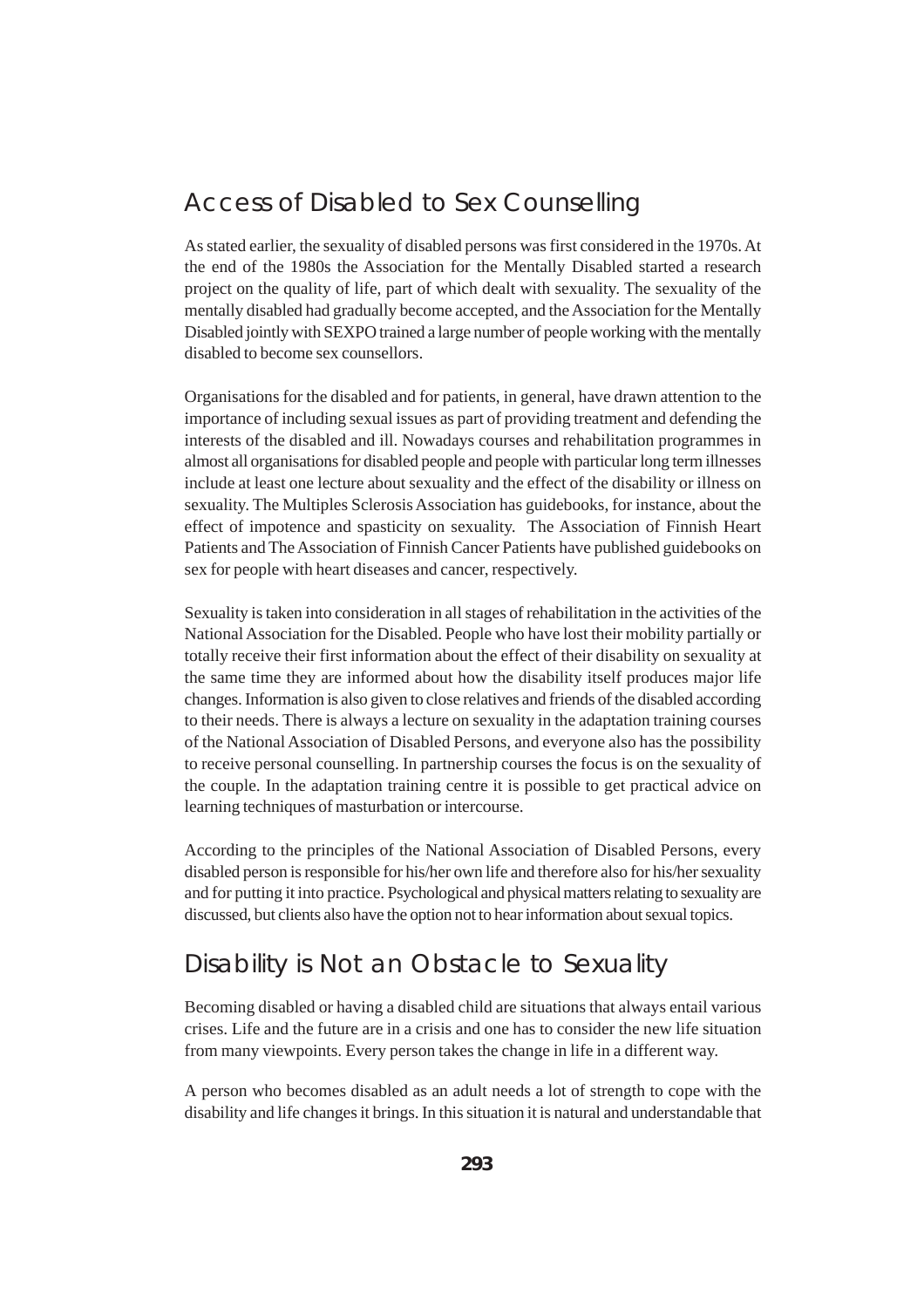interest in and thinking about sex seems unnecessary for the disabled. On the other hand, sexuality becomes a very important issue for some people, and it raises many questions and causes fears: am I still good for anything, am I good for anyone? Some people need the support of those near and dear to them, and some want to cope with the new situation alone.

Having a disabled child is a crisis for the parents. At first they have to learn about how to cope with the special difficulties of the child and become familiar with the disability the child has. Later questions arise about what kind of youth and adult the child will become. Parents have to reflect not only on everyday matters but also on the future.

A disabled child grows into a disabled teenager. A disabled girl becomes a disabled woman, and a disabled boy becomes a disabled man. A disabled adult becomes a disabled older adult. Development for the disabled takes places gradually, just like human development in general. The parents of a disabled child have to get acquainted with the whole life cycle of the disabled person. There is no way to avoid it at any stage of the child's life. When parents think about the future of their child, questions also arise about the sexual future of the child, falling in love, marriage, and parenthood. If parents get acquainted with the world of disabled adults, then it easier for them to think about the future of their own child.

Development of disabled children into teenagers and adults also requires a great deal of effort from children themselves. Getting to know oneself and achieving independence demands a lot of strength from any teenager. The rebellion associated with the teenage years may be difficult if the disabled child is dependent on the constant help from parents or nurses. Possibilities for a life of one's own and to experiences of one's own are important from the beginning. They provide resources for adulthood, and they teach how to cope with various life circumstances.

The disabled child and teenager should have a possibility to examine her/his own limits and to find her/his own life in spite of the disability. Nevertheless, many children who have been disabled from birth complain that as a child and teenager, they did not have a possibility to test their own limits and look for adventures. Often moving difficulties were due to a lack of devices to help a child move or fear by caretakers that the child would hurt her/himself in her/his surroundings, in testing her/his limits, or even at times in playing rough-and-tumble games with peers.

### Myths and Taboos of about Sexuality

When an adult becomes disabled or when a disabled child is born, beliefs and views on sexuality do not change. During past decades and even centuries people have held different beliefs associated with sexuality. These beliefs and taboos can be different in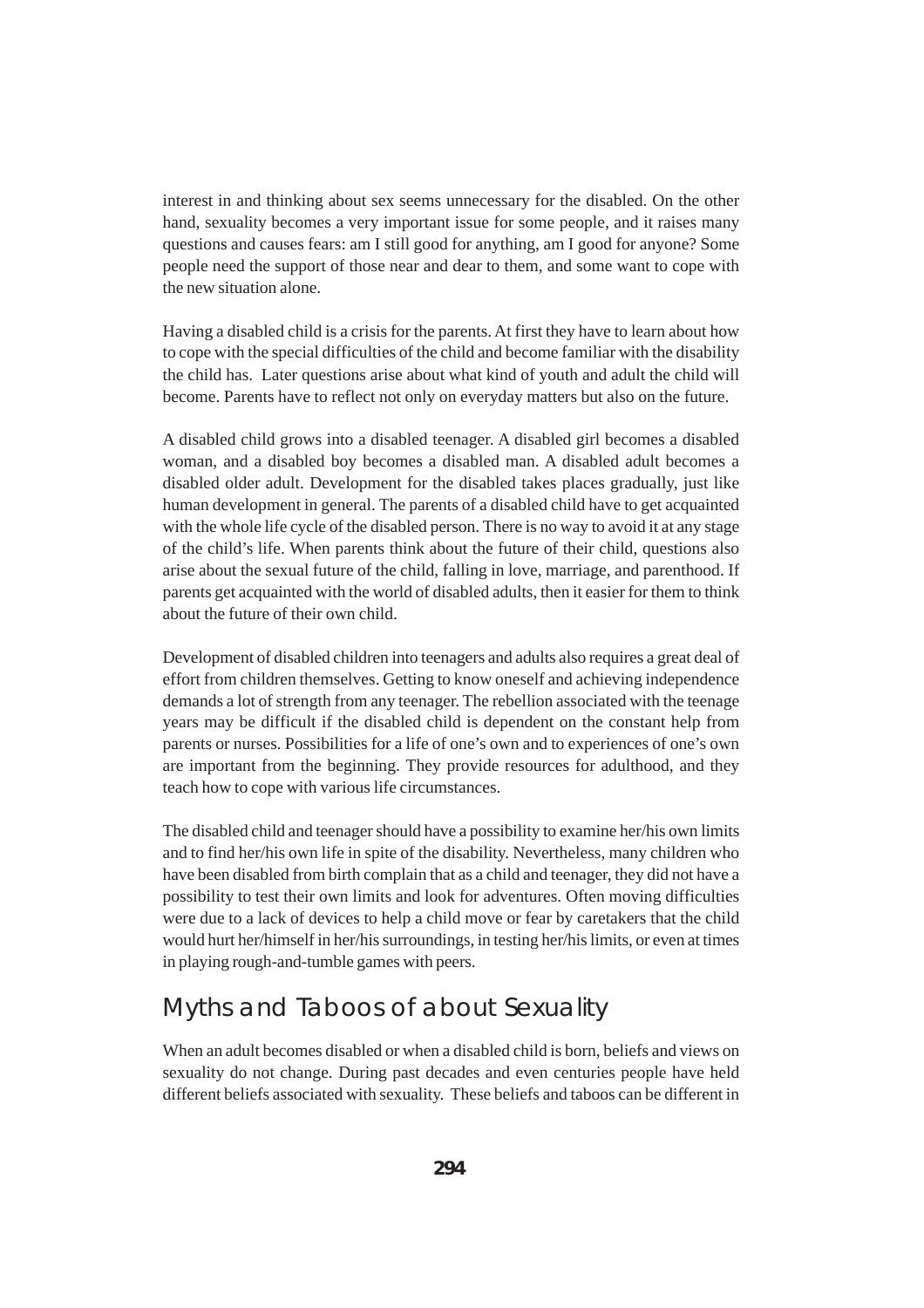different cultures but they are present everywhere. Beliefs and taboos also influence all people's attitudes toward their own and other people's sexuality.

Beliefs and taboos are formed gradually without our paying any attention to them. A taboo is something that is rarely spoken about. This silence supports the view that speaking about the taboo is forbidden. Various beliefs often persist even though they may not have any significance for everyone's own life. When they were first accepted, they may have had some practical significance. For instance, belief in bogeys has prevented children from going to the dark forest, and the fear of the lake monster prevented them from swimming in too deep water. Advertisements and other media constantly create new beliefs and taboos. Many myths and taboos promote the power of educators, society and the church to control people.

Beliefs associated with sexuality often originate in an atmosphere of non-verbal communication, and these beliefs are also influenced by the negative or contradictory attitudes of parents, peers and others. Our attitudes toward our own sexuality are most clearly visible in how we react to nudity and accept our own body. One myth associated with sexuality is the view that sex is only meant for young, beautiful and healthy people. The entertainment industry makes us feel that someone needs to have a perfect body in order to enjoy sex. Accepting one's own bodily imperfections is part of accepting one's sexuality.

The effects of beliefs and myths associated with sexuality can be subtle. Examples of myths include: "Sex is dirty. Save it for marriage when it will be clean", "Sex is beautiful but don't talk about it in the presence of children", "A man always has to be ready for sex", "A woman does not love a man if she is not willing to have sex with him", and "Sex is more passionate for the neighbour than for me". Such myths can create pressures and problems. On the other hand, some myths may offer protection. Myths operate in basically the same way for disabled and healthy persons, with the exception that the number of myths is just larger when sexuality and disability are combined. However, there is no such thing as "sex for the disabled".

It is not easy for most people to discover their sexuality and its various forms while at the same time accepting myths and stereotypes about sexual behaviour. Therefore, one must attempt to look behind the myths and stereotypes in order to understand one's sexuality. Getting permission to try various acts that have been considered forbidden is important, because then one can see how the myth operates and how changing the myth can influence experiences and feelings. Every individual has the right to her/his own sexuality and to putting it into practice under her/his own conditions and with her/ his own means. Everything accepted by both parties and which does not hurt anyone is permissible and lawful.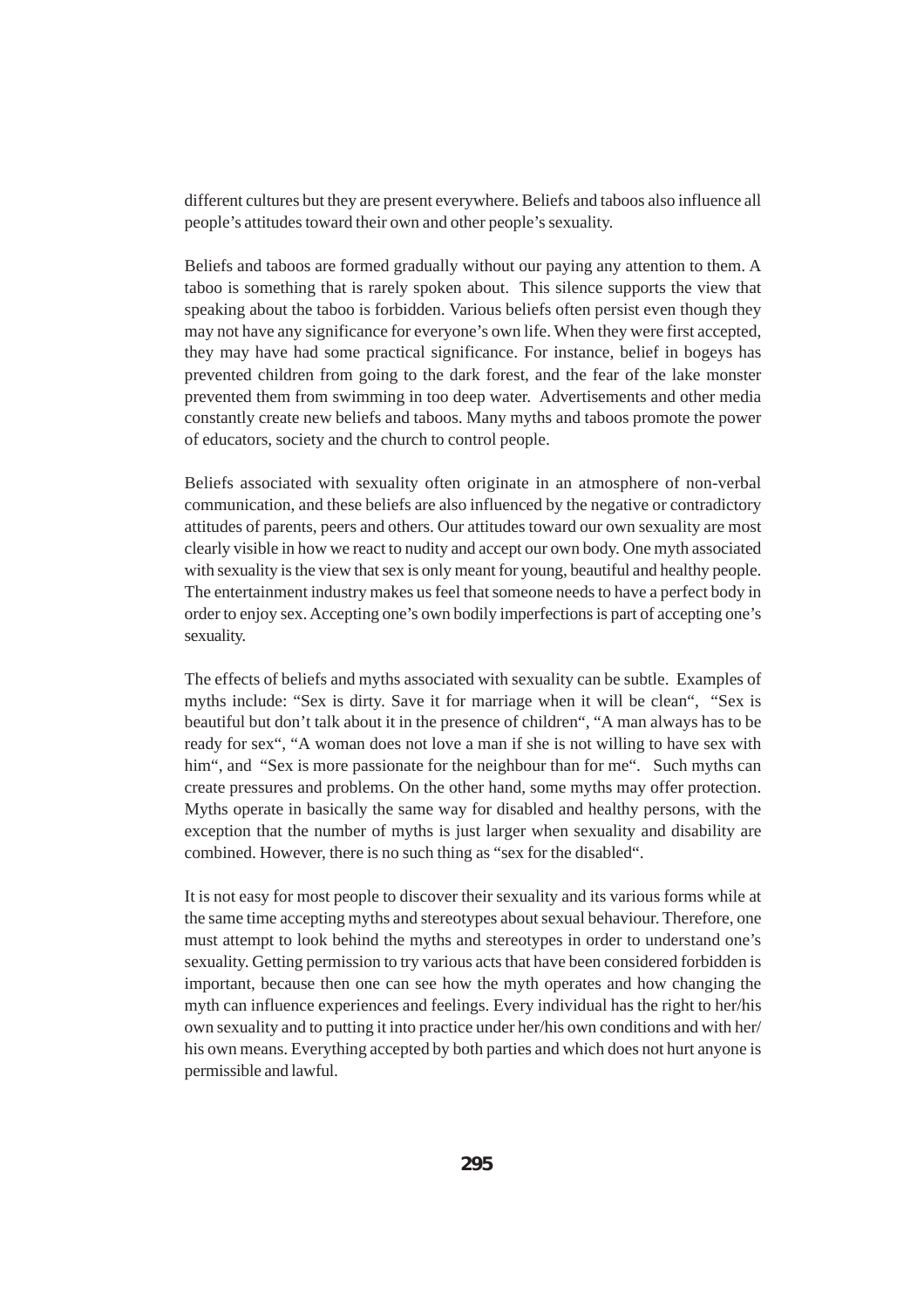### Disabled People Also Have Sexual Rights

In the past two decades significant progress has been made in Finland toward granting disabled people their sexual rights. Sexuality is now seen as an integral part of the life and activities of the disabled person. On the other hand, these rights and the realisation of these rights have not been accepted in all places.

### **The right to get information and guidance**

All human beings have the right to get information about the biological and sociopsychological facts related to sexual behaviour. Information should continually be available in different stages of an individual's life cycle. Various problems related to the disability can be obstacles when a disabled person looks for information. For instance, communication problems affect the way a disabled person can receive information: physically disabled persons need their information in a different form than, for instance, deaf and blind persons. Using pictures or relaying information through touch and experience are alternative ways to disseminate information.

Sex education requires permission from the parents, teachers and the nurses of disabled children and teenagers. People who regularly interact with the disabled should be acquainted with and accept their own sexuality. In addition, they should have a broad understanding of the sexuality of people in general. After this, they can formulate ways to provide sex education for each group of disabled people in a way most suitable for them and according to the needs and wishes of the group. A disabled person has to be seen as a whole person and her/his sexual identity should be given a chance to develop.

### **The right to sexual expression**

The sexual expression of a human being develops with the help of imagination through masturbation to sexual play. Disabled people should also have a right to this development and compared to others, this development generally does not require extreme courage or great efforts. Disabled people who get help with everyday activities should also be able to get help in satisfying their sexual needs.

### **The right to partnership and parenthood**

Sexual experiences, a partnership and marriage are also rights of disabled persons. They should have the possibility to form partnerships in spite of, for instance, living in an institution or needing continual care. The rights of disabled persons to have and adopt children should also be guaranteed, because disability is not an obstacle to being a good parent. And becoming disabled is not an obstacle for continuing to be a good parent.

#### **The right to get services from society**

Possibilities to get sexual counselling and therapy have gradually increased in Finnish society. These possibilities also apply to disabled persons. This counselling means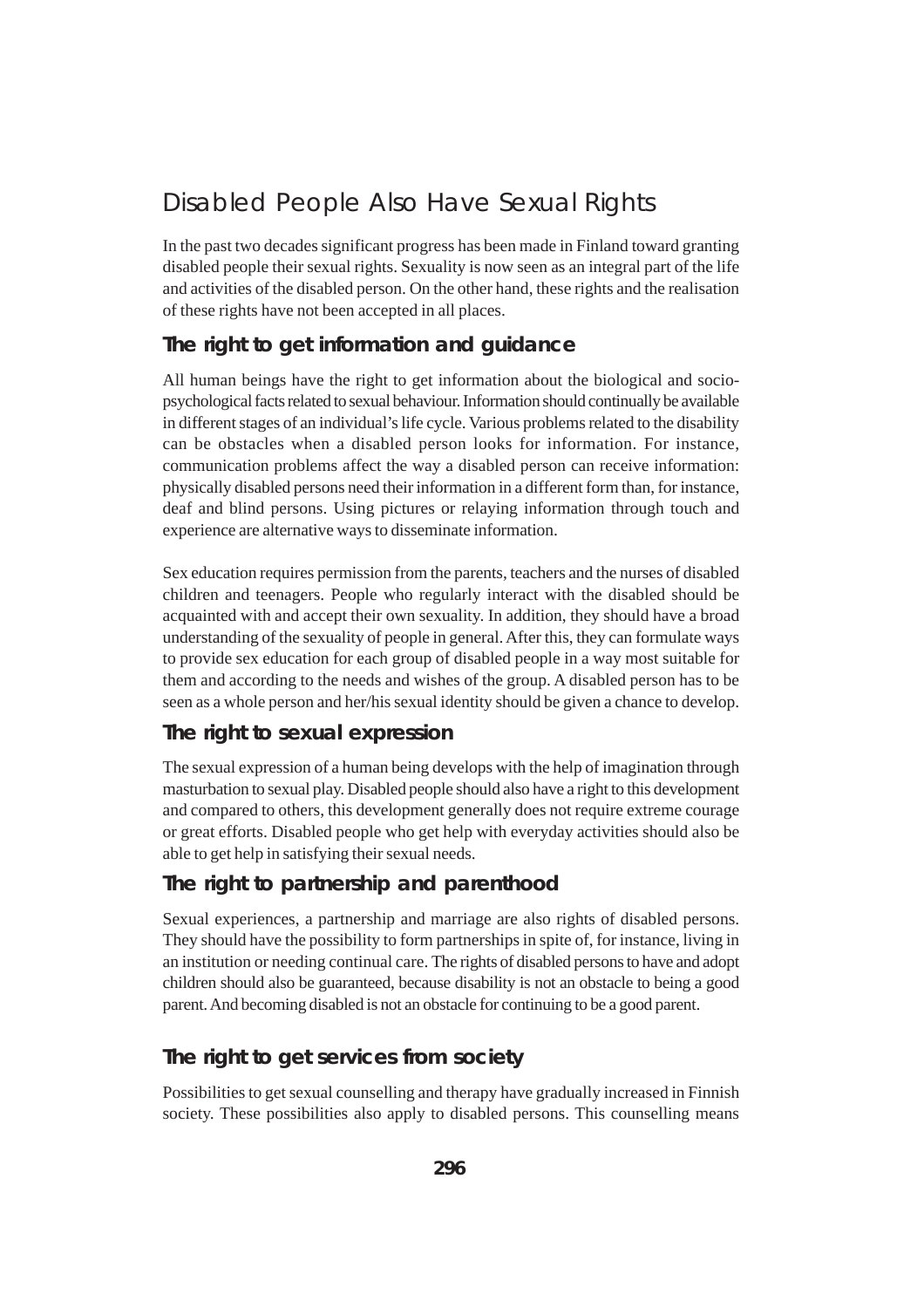particularly that a disabled person can get equipment to aid in sex. In Finland such equipment is provided in accordance with the law on services for disabled people.

### Sexual Problems and Their Origin

With respect to sexuality and disability there are five areas which should be considered when determining sexual problems of disabled persons and the origin and background of these problems:

- · *The body-image of the disabled person* which emerges when society continually emphasises perfection, youth, beauty and good physical condition
- · *Low self-esteem* which may be partly caused by dependence on other people's help
- · *Difficulties in decision-making and responsibility* which become apparent in a partnership when one partner becomes disabled. For instance, the issue of having children becomes problematic in a situation where both or one are seriously disabled. The disabled person has the right to have a near and dear person, whose role is not that of a nurse. If the partner becomes mainly a nurse, both the partnership and the sexual relationship suffer.

· *Sexual identity and variations in sex roles.* According to myths and gender stereotypes related to sexuality, a woman or man is expected to behave in a certain way in certain social and sexual contexts. These expectations do not take into account a disability and the limitations it causes. Myths and gender stereotypes do not take

- into consideration the differences among human beings and do not give possibilities for variation.
- The extent and character of the sexual experience. A disabled person may become the object of sexual abuse because of her/his lack of experience or a disabled person may use her/his disability to get sexual satisfaction from friends, companions or nurses.

### Assistance, Advice and Support for Sexuality

As Finns have noticed in meeting their colleagues in international conferences and training sessions, the sexual rights of disabled persons have been realised quite well in Finland. The sexuality of disabled persons is considered in many ways. However, special sex education and therapy are not offered to any particular group. People in need of advice or help must find these services themselves. Sex counselling for disabled persons is offered as part of other rehabilitation or treatment.

The PLISSIT scheme (see chapter 10) is commonly used in Finland for sex counselling and therapy. The "P" (for Permission) in this scheme means giving permission or information, and "LI" (for Limited Information) means giving some general advice. The "SS" (for Specific Suggestions) includes giving specific advice, and "IT" (for Intensive Therapy) means providing actual psychotherapy. Giving advice and general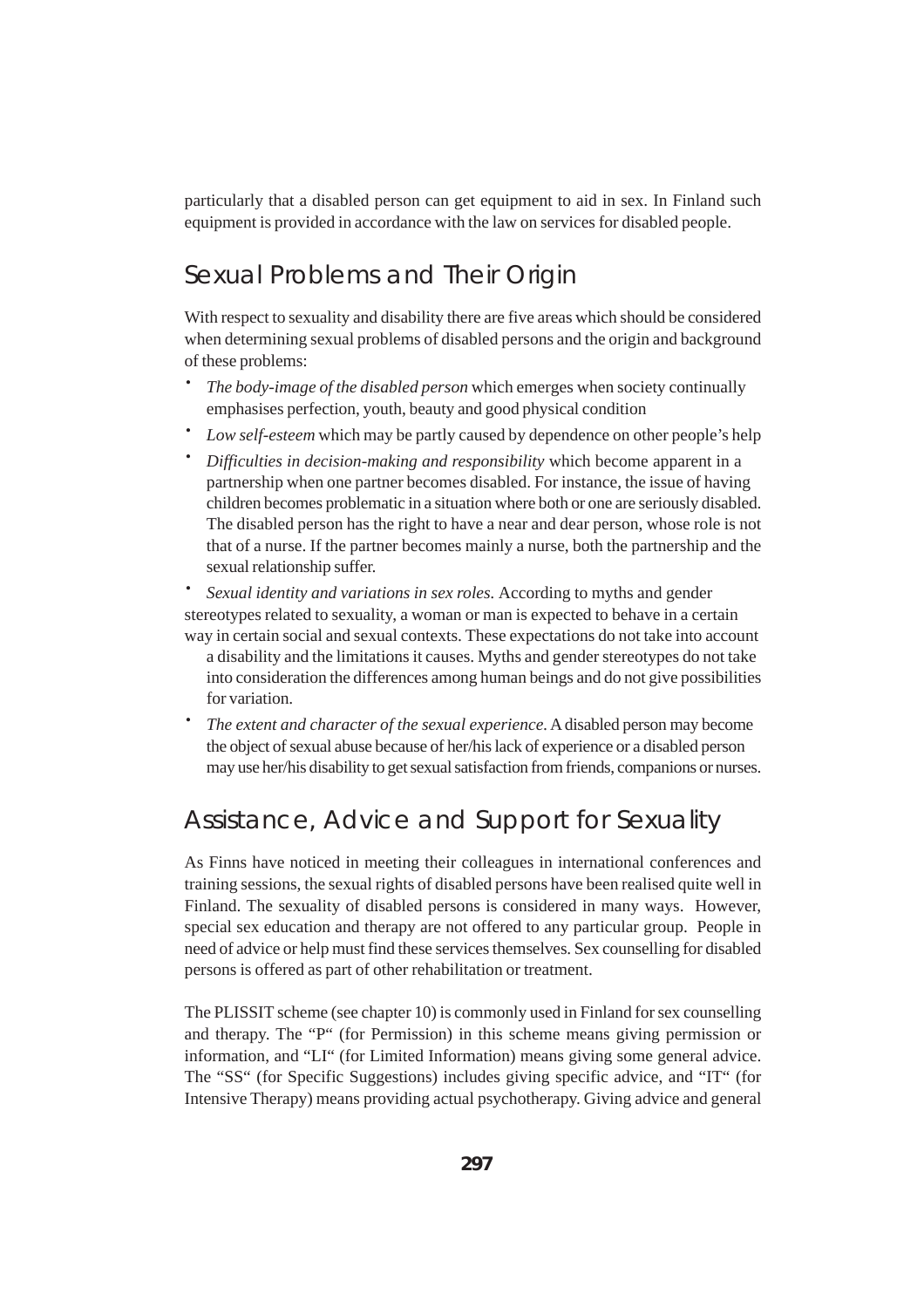instructions about sexuality are among the services of the primary health care system. The goal is to provide this information in order to prevent problems from arising and becoming worse. If these services are provided, the need for specialised services and sex therapy should decrease.

Giving permission and information requires that the permission giver - the professional meeting the client – is acquainted with and accepts her/his own sexuality and the associated feelings, needs, fantasies, attitudes and norms. Getting acquainted with one's own sexuality is therefore an important part of the sex education for personnel in the teaching, social and welfare fields. The professional needs permission for her/his own sexuality in order to give permission to the client. It is difficult to talk about sexuality if the counsellor her/himself feels anxious or embarrassed. Professional sex counsellors should have feelings toward sexuality that are neutral or positive. Such attitudes make it easier to deal with a client's sexuality and problems related with it in a natural and positive way.

Giving permission means that the counsellor will convey a verbal or non-verbal message assuring the client that feelings related to her/his sexuality are permissible and natural. At the same time a client can get factual information and a possibility to try, for instance, masturbation or sex aids.

The normalisation of matters related to sexuality is also important. It is often sufficient to tell a client that many others have similar problems and questions at some stage of their life. The information also helps to confirm beliefs and to put into perspective expectations associated with sexuality.

Giving special suggestions requires a better knowledge of a client's life situation and problems. Suggestions can be given to reduce performance pressures and direct the disabled person and her/his partner to get acquainted with each other in a new way and according to the demands of the new life situation.

The aim of sex therapy is to solve sexual problems. There are several methods used but currently sex therapy in Finland means the brief therapy method developed by Masters and Johnson, especially intended for the treatment of functional disorders, such as erection problems in men and problems with orgasm in women.

### The Effect of the Life Situation on Sexuality

Becoming disabled, growing up disabled, or having and bringing up a disabled child are continually changing life situations. Many aspects of life situations influence how a disabled person and how the partner of a disabled person experience sexuality and are able to realise their own sexuality.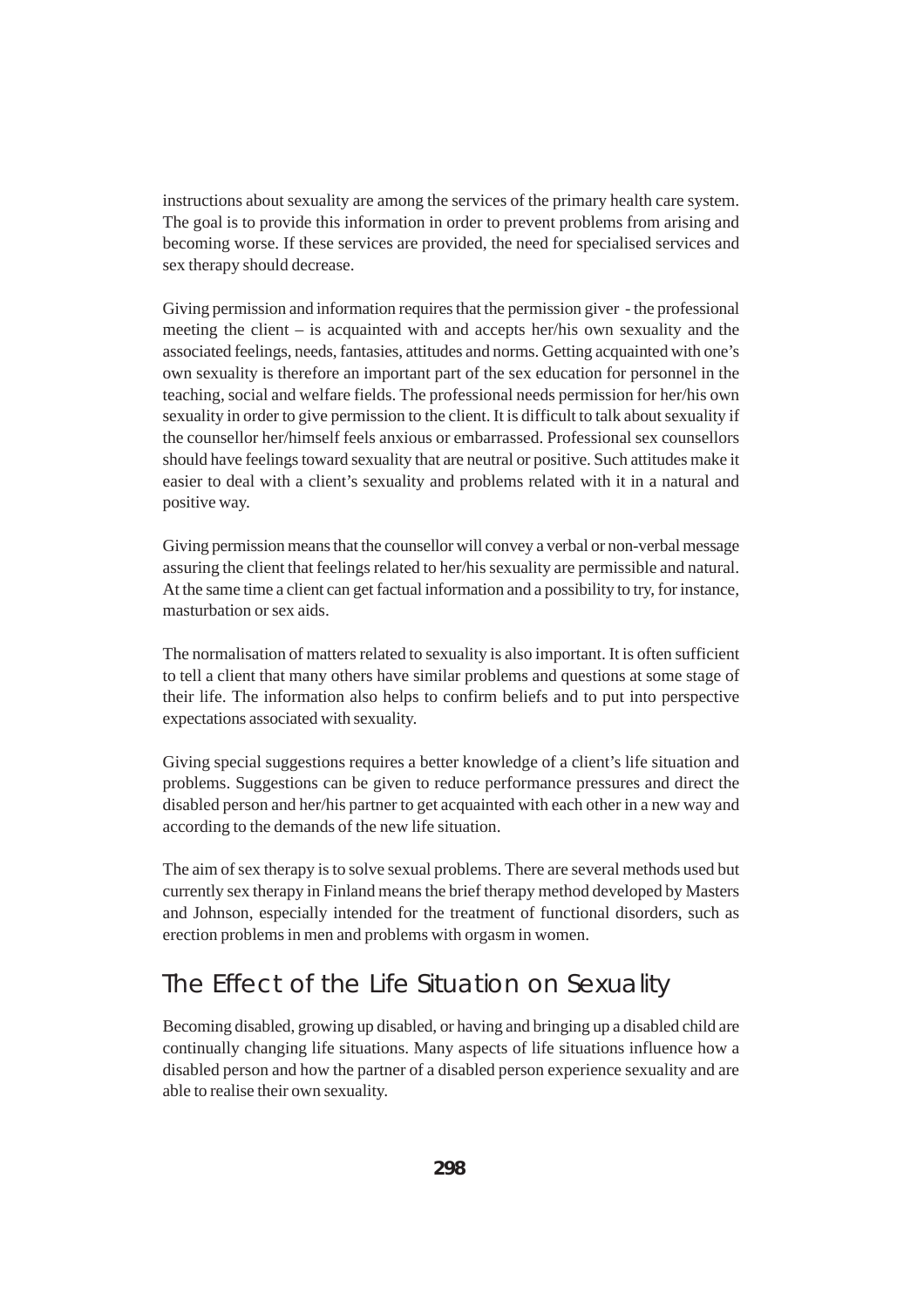*Social expectations* of those in the surroundings of a disabled person strongly affect the realisation of sexuality by either limiting or supporting it. The situations are quite different in private homes, apartments where services are regularly provided, and institutions. Where a disabled person lives influences the type and number of contacts of a disabled person and whether he or she has the possibility to interact with his/her partner in intimate ways. Possibilities for travel also influence the quantity and quality of the contacts. Long and inconvenient distances can, at worst, prevent the formation and maintenance of new contacts. Even one's income level has an impact on realising one's sexuality and, for instance, obtaining sexual services.

The attitudes of society and the immediate surroundings do not support romances of disabled persons and the realisation of their sexuality. They usually reflect the narrow view of sexuality, for instance, that the only proper sexuality is a heterosexual relationship with simultaneous orgasm in vaginal intercourse. This view allows almost no individuality or variation of sexual expression. For some, it is enough to hold hands and to touch a partner in various ways to get adequate satisfaction; others want and need daily intercourse.

Sexuality is experiencing and feeling, which are not hindered even by a serious physical disability. A disability does not lead to difficulties that make it impossible for disabled people to enjoy their sexuality. The disability is always personal, and each person needs to understand what effects it has on sexuality and sex life. The disability may cause problems, but many of these problems have practical and technical solutions.

Disabled people do not have greater or more frequent mental problems than others. All people experience crises and problems associated with human relationships, sexuality and changing life situations. A disability or illness can, however, emphasise these problems. On the other hand, a satisfying sex life can also solve other problems and reduce psychological stress.

# Importance of Asking, Getting Answers and Understanding

Asking questions about sexuality can easily solve many problems that concern a disabled person or those closest to him/her. Possibilities of asking these questions depend on how aware the personnel working with disabled persons are of the importance of sexuality.

Difficulties in communication are the biggest problem in asking the questions and obtaining the answers. In talking about sexuality it is important that all parties are using the same language, i.e., that the meanings of the words used are the same. The meaning of words and terms should be explained and checked because Latin-based names, for instance, for the genitals or intercourse may not be understood. Answers should always be given in a language the client can understand. Drawings, pictures and other aids can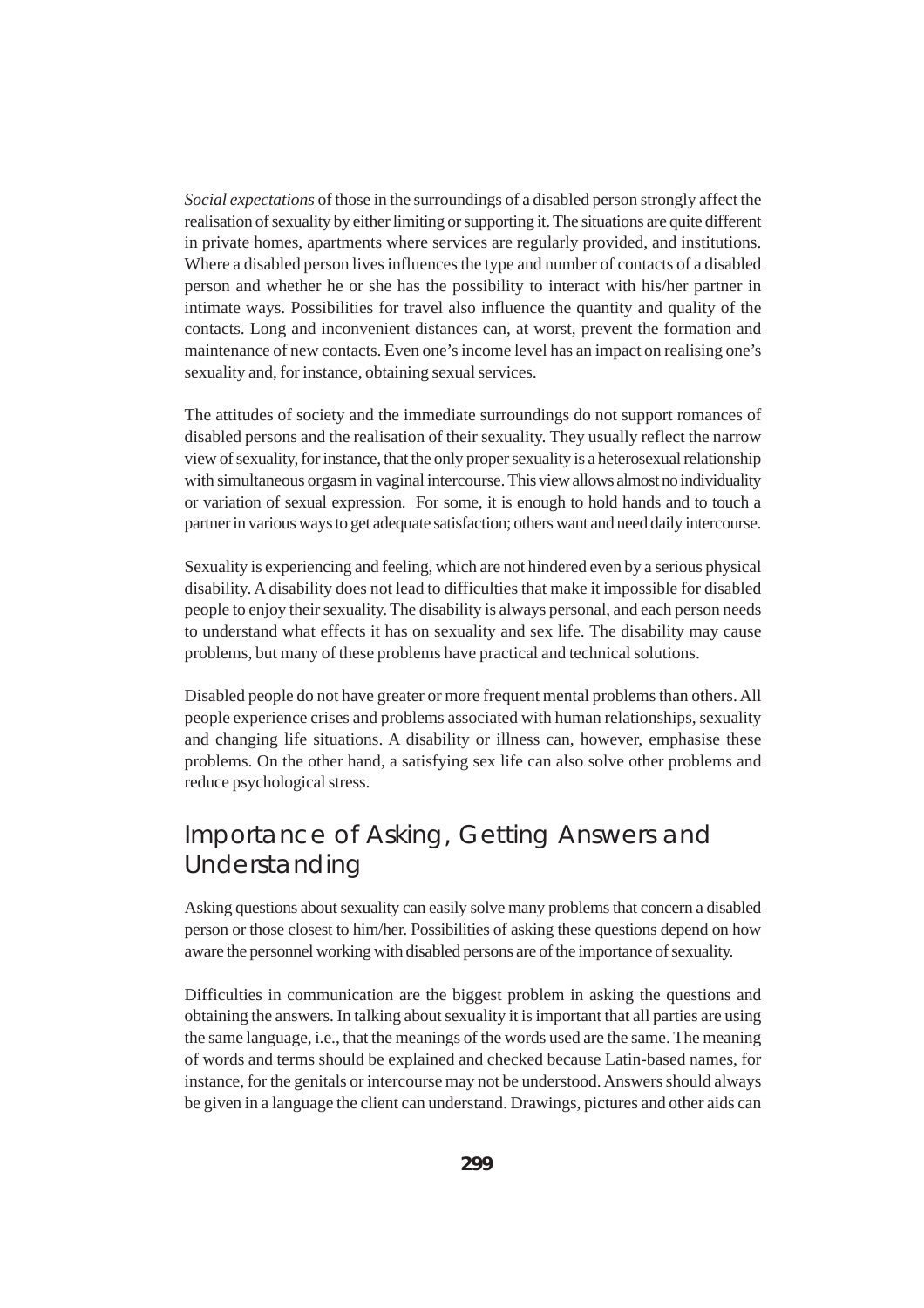be used to make sure that the message is understood. It is always advisable, however, to check that a term or concept has been correctly understood. Distorted information is more likely to make a situation worse than to improve it.

Those who work with disabled people first encounter *direct* questions, which are usually the following:

- · How does my disability affect my masculinity/femininity?
- · What part of my body has been damaged and how does/will it affect me (bone structure, muscular structure, blood circulation, nervous system, brain functioning, hormonal functioning)?
- · Can I be operated on or can I get medical treatment to correct the damage?
- · How does the disability affect my sexual arousal?
- · Can I have an erection?
- · Can I have an ejaculation?
- · Can I get an orgasm?
- · Can I menstruate?
- · Can I fertilise a woman / become pregnant and give birth to a child?

All disabled people should get answers to these questions. The most natural person to give the answers is the treating physician, but other health care personnel and persons working with disabled persons should also be prepared to answer these questions. The situations in which these questions emerge can be unexpected. Asking these questions and understanding the answers depends very much on the particular disabled individual.

*Indirect questions* often emerge gradually and in different treatment and rehabilitation situations. Asking them presupposes a trusting relationship and confidence that these matters are considered appropriate to discuss. Myths can be an obstacle to asking crucial questions. Obtaining answers to some questions can greatly influence solutions to sexual problems and affect the future of a disabled person's sexuality. These questions can be dealt with in discussion groups where they can remain on a general level or where participants can exchange experiences. The following are common *indirect* questions:

- · Can I have sexual intercourse?
- · Can intercourse create problems or cause difficulties, for instance make the disability worse?
- · Are technical aids and equipment (for instance stoma sacs) obstacles to intercourse?
- · What kind of positions and technical aids can I try?
- · How do others with similar disabilities act?

*Unexpressed questions* are those which are difficult to ask. They touch most closely one's own personality and cause fears and doubts about oneself and one's possibilities.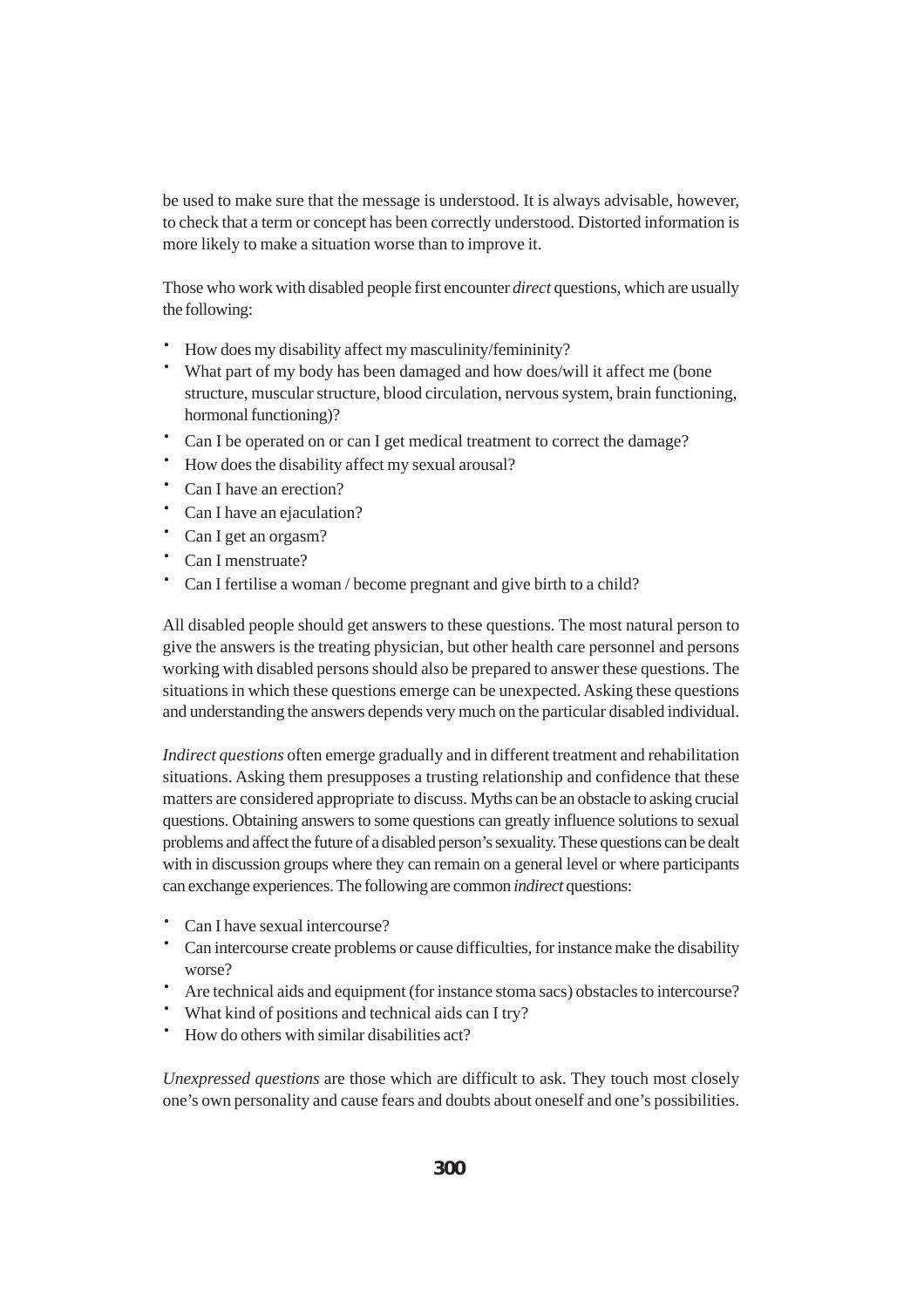It is often easiest to discuss these questions with, for instance, a psychologist if other qualified people are not available. The following are silent questions:

- · Does anyone care about me? Can I find a partner?
- · Can anyone consider me attractive?
- · How do others experience my disability?
- · Am I good enough for my partner? Will our relationship continue? How will it change?
- · How can I satisfy myself, my partner?
- · How does my disability affect our life together physically and mentally?
- How much importance does sexuality have in our life together?

# Different Disabilities Have Different Consequences and Solutions

The problems related to sexuality, love and partnership that disabled people have are similar to those of other people. Difficulties and fears in forming friendships and love relationships for disabled people are very similar to those for people without any visible disability. In the background there are often problems of self-esteem and fears of not being attractive enough or of being somehow unfit because of the disability.

No disability in itself is an impediment to sexuality and enjoying sex. No disability presents challenges so great that all sexual expression is impossible. Each person just has to find his or her personal way of enjoying sexuality. Disabled people should be advised to talk with an expert (for instance a sex counsellor, sex therapist or physician) to get the information and permission necessary for them to have a sex life.

It is most important when discussing the sexuality of disabled people, that the disabled person become acquainted with her/his own body and its reactions in various circumstances. Becoming disabled causes changes which are very important to identify and accept. Learning masturbation is part of getting to know one's own body and various forms of pleasure and orgasm. After becoming disabled it is important to learn that there is no single way to enjoy sexuality that is the only proper one. Intercourse and orgasm are not even necessary if mutual interaction otherwise is enjoyable and brings satisfaction.

Each disability is unique and the solutions for each disability are also unique. For instance in paraplegia (paralysis of the lower limbs) or in tetraplegia (paralysis of all limbs) the effects of the disability on sexual functioning depend on the location and severity of the disability and vary from total impotence to a lack of symptoms. A reflexive erection in men often remains intact. In some cases there is an inability to ejaculate or a reduced tactile sensitivity. In women menstruation may cease for a few months after the onset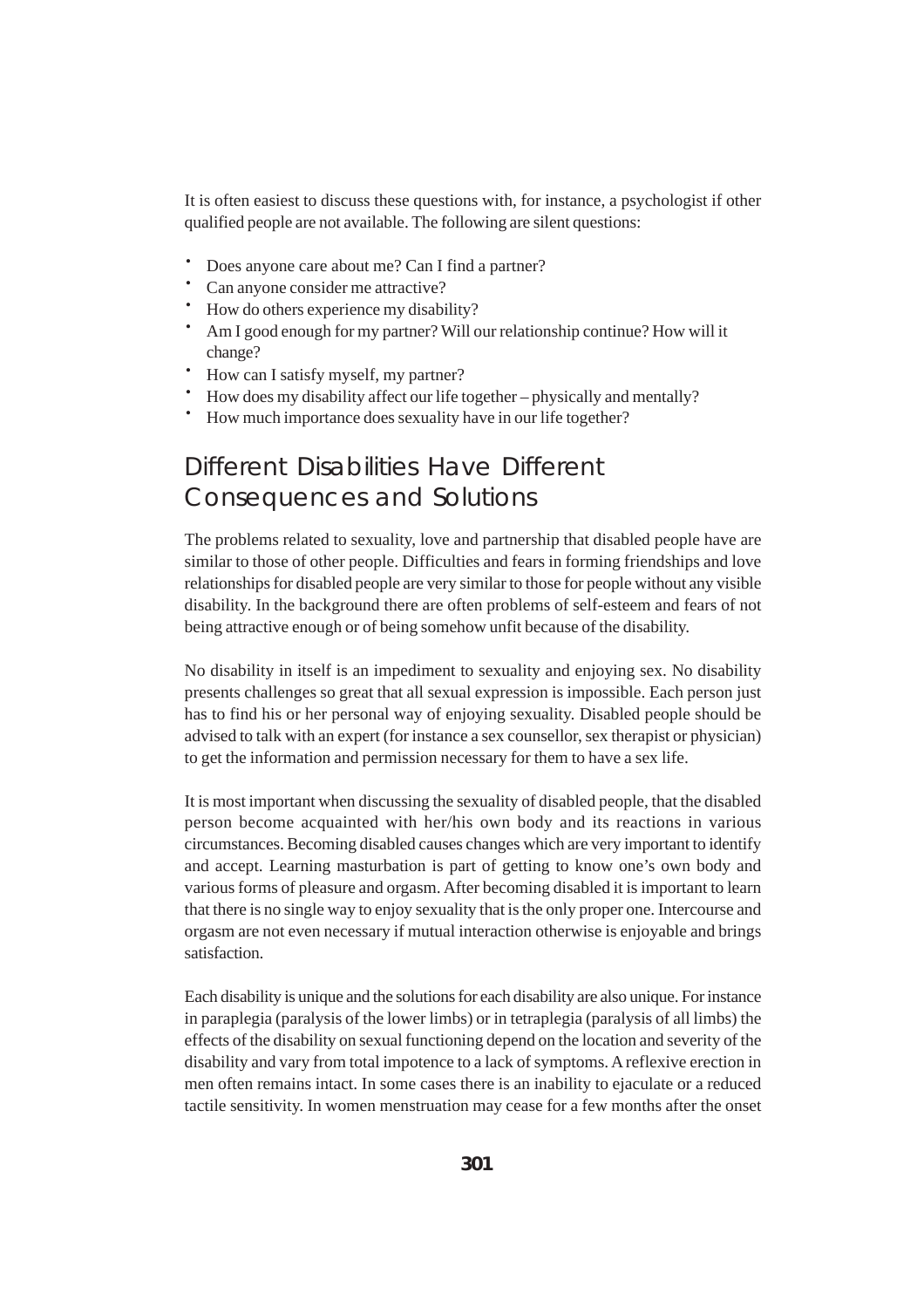of disability, but later return to normal. Women may have difficulties with lubrication. Difficulties already stated above in finding an appropriate position for sexual activity also occur. Spasticity and decreased sensitivity can cause problems as well as the stoma sac, but they are not insurmountable problems. Paraplegia and tetraplegia are not hereditary, and they form no obstacle to conceiving and giving birth to children.

It may take a person with lowered mobility and weak muscles a long time to find a suitable position for intercourse. It is important for the disabled person to learn to know the functioning of her/his own body as well as possible and, for instance, to find out which position is best for pelvic mobility. Different positions and the use of pillows as supports provide new possibilities for intercourse.

A person with sensory defects can search for erogenous areas of his or her body with a vibrator. For instance, a person with a damaged spinal cord may find that areas usually considered to be sensitive to sexual arousal are unresponsive to touch. If tactile sensitivity is totally missing in the genital area, one has to find other areas of the body that produce sexual arousal and pleasure. In spite of a lack of tactile sensitivity it is possible to have an erection and orgasm, even though the sensations may feel different after becoming disabled.

One can prepare for the effects of incontinence by emptying the bladder and the bowel before interacting with one's partner. Emptying the bladder is a personal choice because in some cases the orgasm is stronger when the bladder is full. It is advisable for a disabled person to discuss the matter with the partner to prevent an involuntary emptying of the bladder from disturbing enjoyment from intercourse.

Congenital disabilities and deformities, that have not damaged the genitals, do not prevent intercourse but may cause problems of self-esteem. People with serious disabilities may often have to undergo corrective surgery, and children with disabilities may have to hear insensitive and unkind remarks about their disabilities. These remarks are experienced as criticism of themselves and their body, and people with serious disabilities may react to them by refusing to accept certain parts of their body.

# Adaptation Training, Guidance, Technical Aids and Medicines

Different adaptation training courses are organised in Finland for disabled people, people who have become disabled, and people who have a disabled child. These courses often deal with sexuality and partnership concerns. The participants also have the possibility to talk individually with an expert (physician, nurse, sex counsellor or sex therapist) about their own situations and related matters. The purpose of adaptation training is to help clients accept themselves. Sexuality is not regarded as a separate entity but as an integral part of the human being and his/her personality. Sex is part of the need to love and be loved.